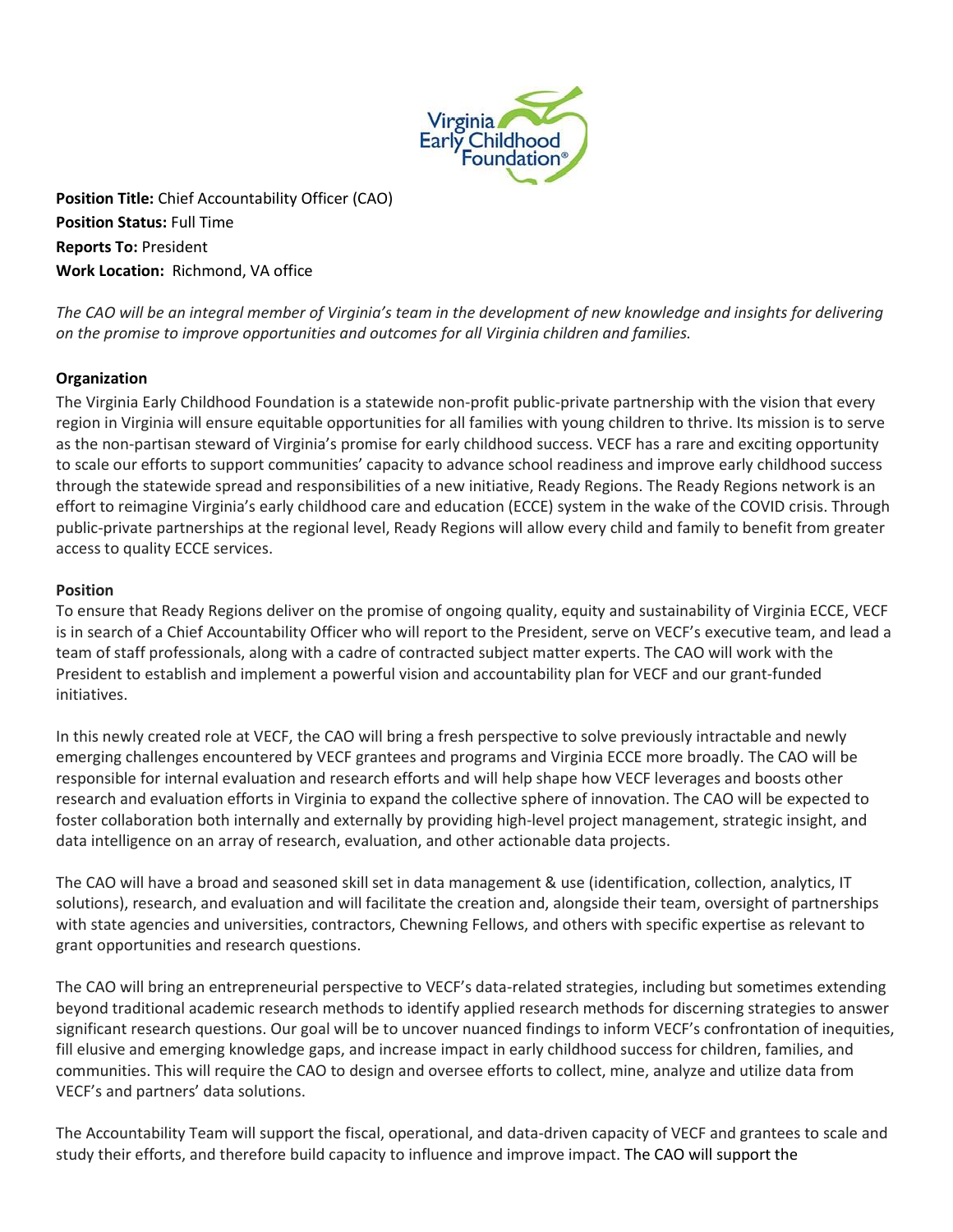Accountability Team in enhancing VECF's internal data and evaluation & research capacity, including building out capacity around:

- Data identification (figuring out the right data for specified tasks or questions that need to be answered)
- Data access (gaining access to or sharing already existing data)
- Data collection (gathering new data that don't already exist)
- Data management (establishing effective, user-friendly solutions for matching/linking different data sets, cleaning data to improve accuracy, and organizing data so it can be more easily found, analyzed, and used)
- Data analysis & visualization (generating meaningful, usable information from data)
- Data use (applying statistical and qualitative findings to such purposes as informing innovations in VECF programs and more broadly in the ECCE field, garnering better understanding of and buy-in for initiatives or policies, writing more compelling funding proposals)
- Data messaging (using data to convey urgency, need, value, and impact through narratives and visualizations)
- Other data capacity elements.

The CAO will excel at:

- Melding the best of academic and applied research methodologies within an entrepreneurial approach to generate actionable strategies for continuous programmatic, organizational and system-wide improvements;
- Implementing innovative equity monitoring tools for identifying and informing solutions to gaps in access to early childhood opportunities (e.g., an equity data dashboards or storyboards);
- Overseeing meaningful approaches to data utilization, including robust data quality assurance measures;
- Developing a data sharing culture within stringent data privacy parameters to improve coordination, decisionmaking, generation of new actionable information, and accountability across the state's complex ECCE system;
- Orchestrating longitudinal and latitudinal data integration to conduct intra- and inter-system analyses (e.g., downstream impacts over time & distinct counts across multiple services);
- Guiding the development of data products via different media to support understanding and use of analytics (e.g., data visualizations, infographics, website content, reports, articles, white papers, etc.);
- Monitoring and managing complex, high-stakes projects and completing projects within established deadlines;.
- Specifically managing IT solution projects, including the design, development and deployment phases, to address programmatic and enterprise requirements related to data collection, storage, integration, analytics, and reporting.

## **Qualifications:**

- Bachelor's degree with concentrated research methodology studies required. Master's degree preferred.
- Familiarity with/experience in early childhood field preferred but not required.
- At least 5 years of experience required in data analysis and reporting, including a strong command of quantitative and qualitative research methods & data analysis tools. 5 years of experience with designing, developing and deploying data solutions preferred.
- Strong track record of project management and completion of tasks within established deadlines required.
- Proficiency required with:
	- o Office suite software, including Excel and PowerPoint;
	- o Common data collection tools, such as Zoho, Qualtrics, SurveyMonkey, or REDCap;
	- o Data analytics tools (e.g., SAS, SPSS, R, ArcGIS, Dedoose, Qualtrics, or other quantitative & qualitative tools);
	- o Business intelligence and data visualization platforms, such as Tableau, Metabase or Power BI;
	- o Running analytics, including frequency distributions, correlational analysis, regression analysis, geospatial data analysis, and analysis of varying forms & types of datasets, including administrative quantitative data sets to qualitative interview data and ECCE to K-12 data;
	- o Common ECCE data solutions including frontend user interfaces [e.g., automated child care management systems (CCMS such as ChildPlus, ProCare, Wonderschool)] and backend databases (SQL or Excel databases and data warehouses);
	- $\circ$  Developing specifications for and implementing data integration strategies;
- Some familiarity preferred with applicable ECCE data regulations [e.g., Family Educational Rights and Privacy Act (FERPA), Virginia Government Data Collection & Dissemination Practices Act (VA GDCDP Act – § 2.2-3800-3809)].